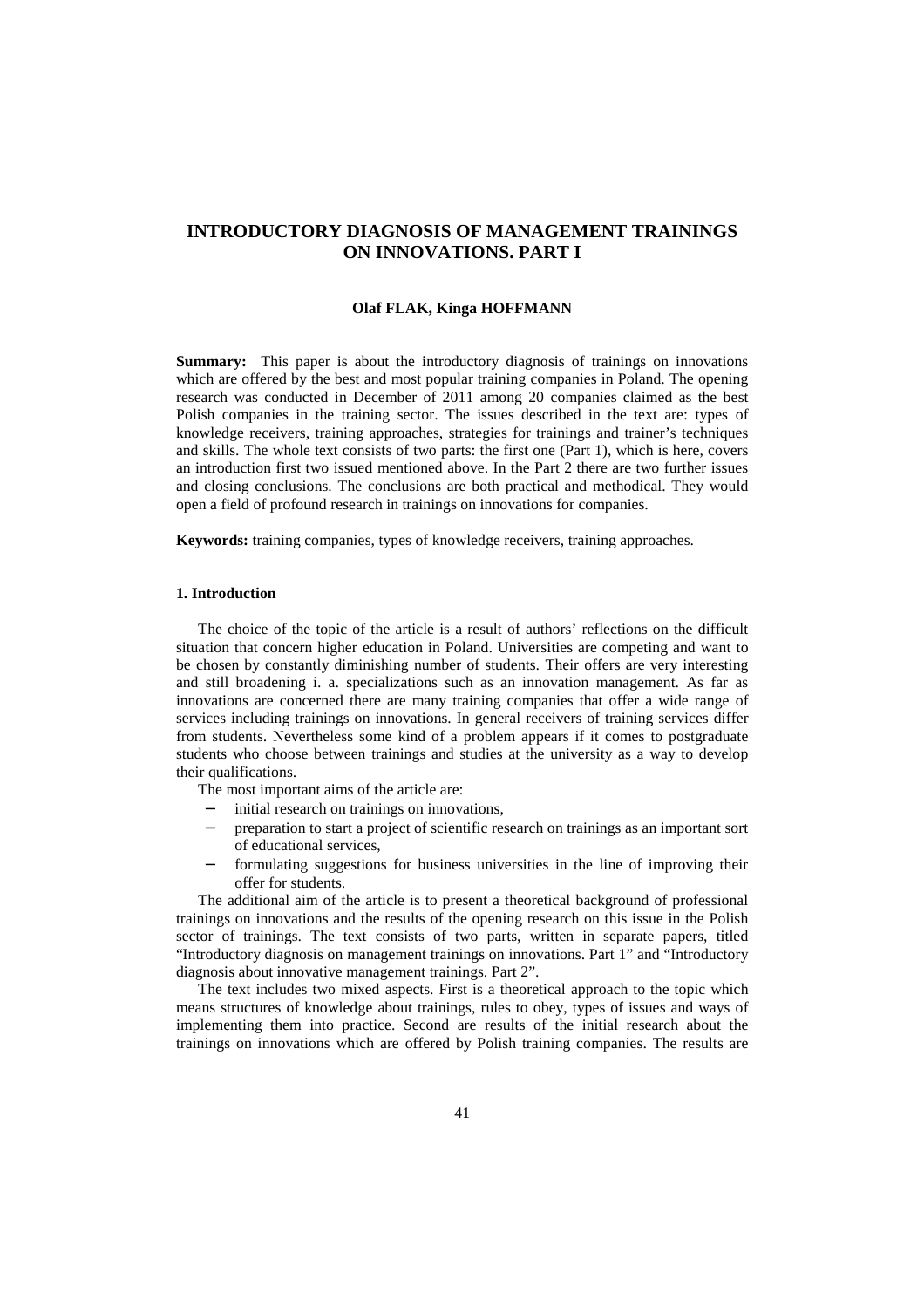going to be a first step to conduct profound research on this topic in the training sector. We are open to a wide discussion on necessity of such research and its theoretical aspects.

The empirical opening research was conducted in between 10th and 20th December 2011. In order to choose companies to explore the topic authors used the list of the best Polish training companies that was compiled in 2010 by Warsaw Business Journal and it was published on www.personelprofit.com.pl [1]. The list consists of 38 companies. The author of the ranking took into consideration such issues within a period 2007-2009 as:

- − a revenue from training courses,
- a total revenue,
- a number of graduates,
- − topics of courses,
- − an availability of open courses,
- a cooperation with high schools.

The next step of the selection was checking which companies offer trainings concerned innovations. Because of different meaning of this term not only did we look for a word "innovations" but also for synonyms to it. Among 38 companies we indicated 20 that fulfilled the criteria. Their names and training topics are presented in the table 1.

| Company                                | Examples of trainings on innovations             |
|----------------------------------------|--------------------------------------------------|
| Gdańska<br>Fundacja<br>Kształcenia     | Six Sigma Quality Management<br>The              |
| Menedżerów                             | System                                           |
| Ernst&Young Academy of Business Sp. z  | Process management                               |
| 0.0.                                   | Creative business problem solving                |
| Nowe Motywacje Sp. z o.o.              | Analysis and concluding using creative           |
|                                        | thinking                                         |
| PROFES Centrum Kształcenia i Doradztwa | <b>KEIZEN Management System</b>                  |
| S.j.                                   |                                                  |
| <b>CT PARTNERS SA</b>                  | Agile Project Management                         |
| VADEMECUM - Konferencje i Szkolenia    | Innovative approach to sale                      |
| Sp. z o.o.                             | Modern tools in HR                               |
| Moderator s.c.                         | Creative thinking                                |
|                                        | Change management                                |
| Lauren Peso Polska SA                  | Improving the production flow                    |
|                                        | How to manage a change?                          |
|                                        | Creativity                                       |
| <b>SYNTEZA</b>                         | Problem solving and innovative acting (The       |
|                                        | Academy of Leadership Skills)                    |
| <b>BEAVER Doradztwo Personalne</b>     | Implementing changes in organisation             |
| Sympozjum                              | Creativity and imaginative actions               |
| House of Skills                        | The art of innovative thinking (workshop         |
|                                        | for managers)                                    |
|                                        | Understanding innovation:<br>trends<br>and       |
|                                        | methods                                          |
|                                        | The Blue Ocean Strategy™ as a method of          |
|                                        | strategic<br>work                                |
|                                        | The Medici <sup>TM</sup> - a strategy of product |

Tab. 1. The list of training companies offering trainings on innovations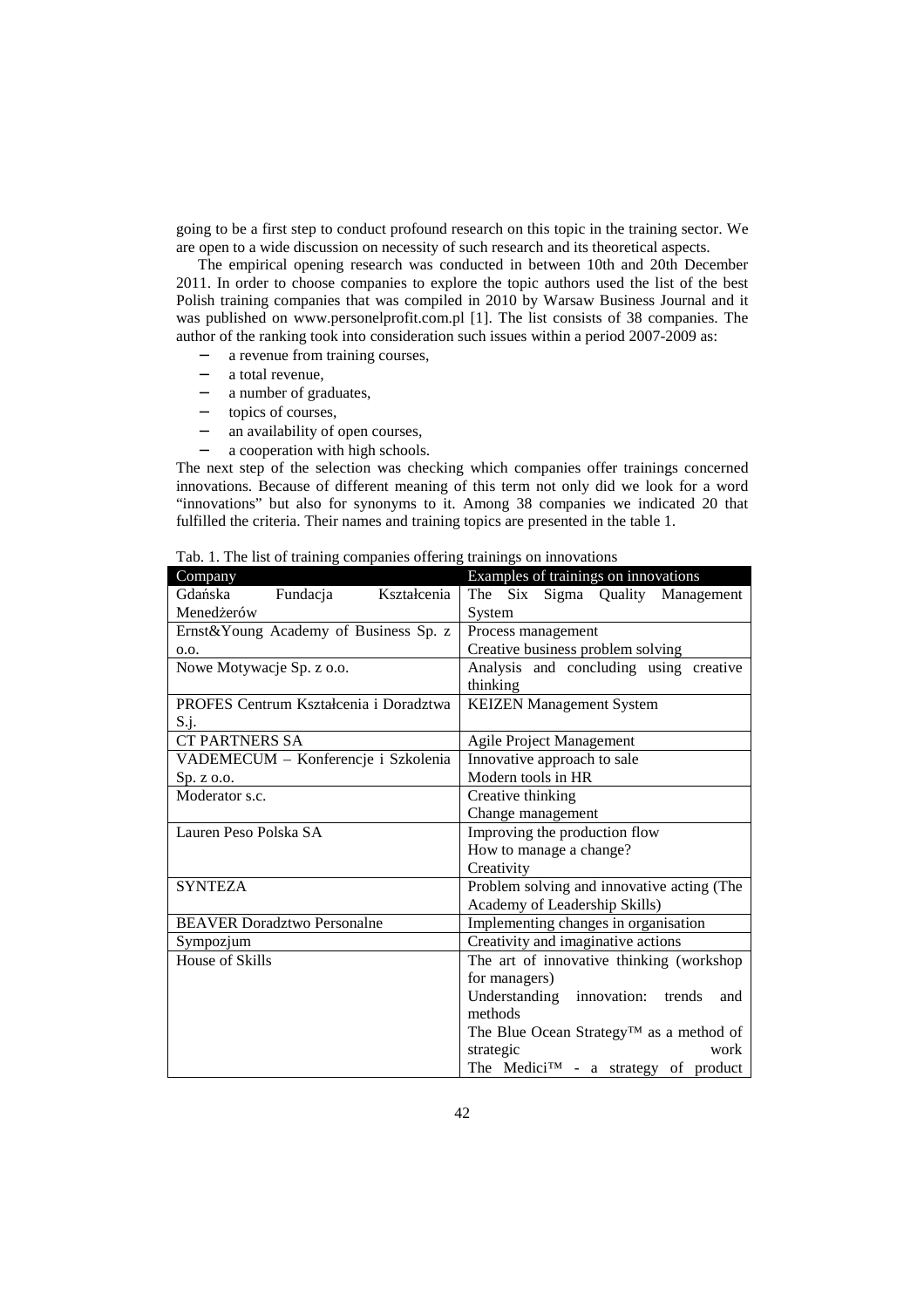|                                                   | innovation                                 |
|---------------------------------------------------|--------------------------------------------|
|                                                   | Development of innovation and a culture of |
|                                                   | innovations                                |
|                                                   | The art of innovative action               |
|                                                   | Management of team's innovation            |
| Infor Training Sp. z o.o.                         | Modern pay systems in practice             |
| Mazowieckie Centrum Szkoleń Sp. z o.o.            | A modern accountant                        |
| GB Resources Polska Sp. z o.o.                    | Modern techniques of communication and     |
|                                                   | influence                                  |
| ProFirma Sp. z o.o.                               | Training of creativity                     |
| Training Partners Sp. z o.o.                      | Creative thinking                          |
| ITS Education Sp. z o.o. (Midwest ITSE)           | Creative thinking                          |
| Megalit Instytut Szkoleń                          | Blue Ocean Strategy – dedicated to Renee   |
|                                                   | and W.<br>Mauborgne<br>Chan<br>Kim         |
|                                                   | Creative thinking techniques               |
| Exbis<br><b>Biznesmenom</b><br>Szopa i<br>Experci | Creative thinking and decision making      |
| Szóstak Sp. J.                                    |                                            |

The opening research contained important issues which also constitute the pattern of the paper. There are as follows:

- types of knowledge receivers,
- training approaches,
- strategies for trainings,
- trainer's techniques and skills.

There were used such techniques of research as:

- − an analysis of companies offers from their websites (20 companies),
- telephone interviews with trainers of these companies (17 trainers or staff members).

The authors bolded explored issues in the theoretical parts of the paper and associations to them in the result of the research.

#### **2. Types of knowledge receivers**

In the learning process all senses of a human being are engaged. The process is carried through our sight, hearing, taste, touch and smell. Another channel of getting new knowledge is movement. It is considered that specially learning processes at more profound levels, such as behaviours, beliefs, abilities or values, happen through what people do.

It is not possible to overestimate the importance of using all senses in the learning process. Relaying new knowledge is not efficient enough, while a theory is departed from practice. It does not mean that employees should do the same things which they will have to do at their work, but things strongly connected in figurative meaning and analogous to these in a real work.

As important as training employees in analogous situations is indicating the most relevant rules, which are essential to the topic of trainings. As an example, in taking photos one of the most important rules is to keep a certain distance between an object of the picture and a camera. The distance should not be less than one meter and more than a few ones. The rule in marketing which every specialist ought to remember is the complexity of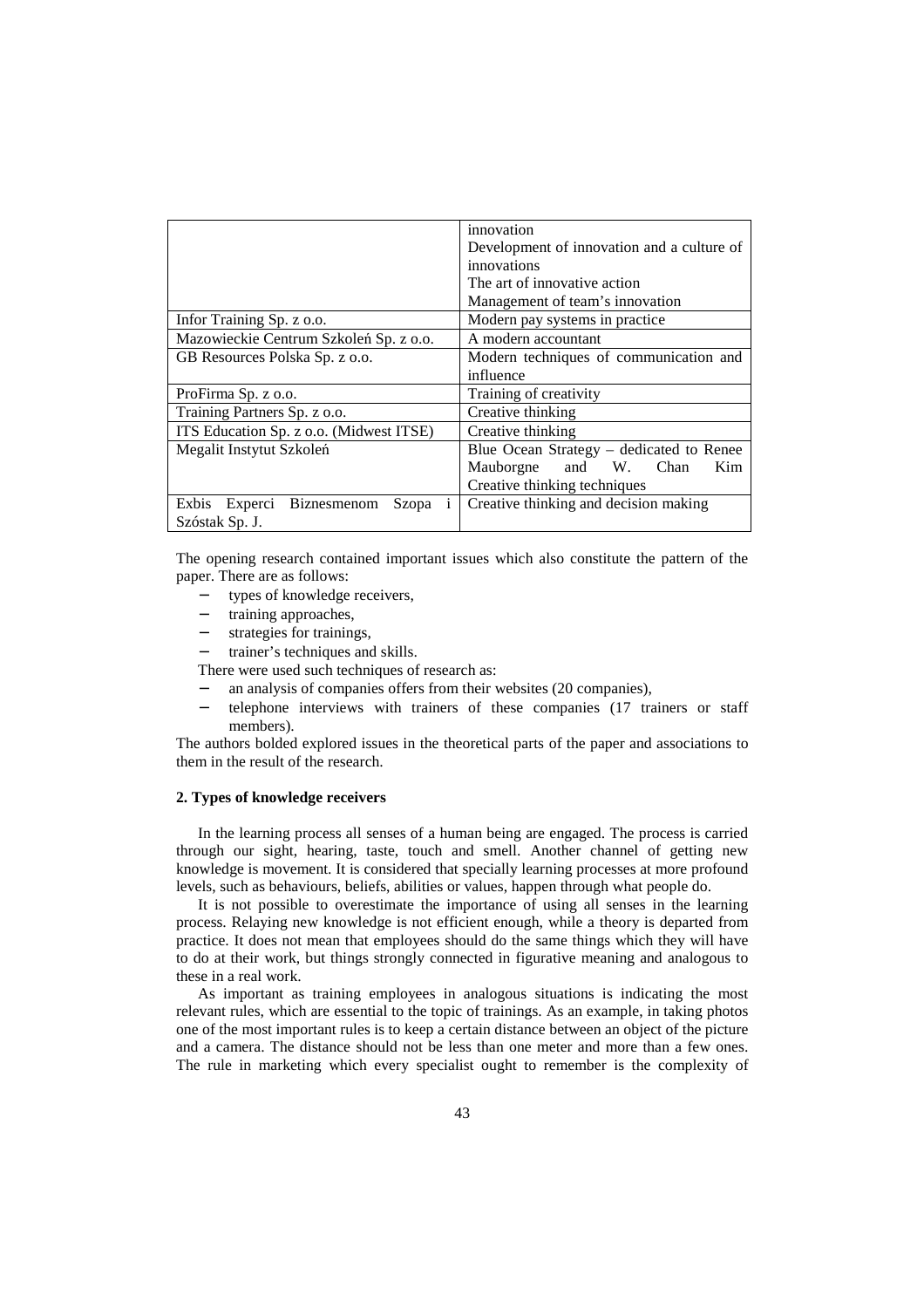marketing-mix system.

As far as creating new patterns in a human brain is concerned, that part of human body is reckoned as the most sophisticated tool in the world and it is not possible to compare it to any other invention of a mankind. Many scientists say that much information and knowledge are stored in the brain branches system, which is similar to branches of a tree. The matter is so complex that i.e. when a man is asked to list economic efficiency indexes, he does it with a certain names of them, and he hardly realizes that they can measure also usual actions in a common life.

As G. Dryden and J. Vos wrote in their "The Learning Revolution" people in their learning process can be divided at least into three groups:

- "movement and touch" learners, who learn most efficiently when they are running, walking, waving, swaying and touching other things and they can experience on their own,
- "sight" learners, whose the best way of obtaining knowledge is to see what they should remember,
- "hearing" learners, who prefer hearing to any other senses, they like learning through sound, especially music and a verbal language [2].

One of the top trainings companies which use some techniques for **"movement and touch" learners** is Training Partners Sp. z o.o. One of its founder, R. Szczepanik, is a famous inventor in a training sector. He launched many strategic games and educational plays during which participants could feel like if they were in real companies. The training company offers a training named "Creative thinking" composed in this way.

Most offers found by the authors present methods of teaching, especially video presentations for **"sight" learners**. This kind of channel through which information can be transmitted to the learners is the most common in the training sector. Mazowieckie Centrum Szkoleń describes a methodology of their trainings and asserts the important role of presentations [3].

On the opposite authors did not find any statements about focusing on **hearing** as a kind of information channel. Often companies underlined a role of discussion  $-$  e. g. ITS Education Sp.  $z$  o.o. (Midwest) – but none of them used only this channel providing trainings, e.g. on the internet [4].

Scientists from the Specific Diagnostic Studies in Rockville in the USA made a research on that field and results of this appeared more than surprising. The research confirmed that most young people simultaneously use more than one human sense in learning processes. Another conclusion drawn by the scientists was that the elder people are using more a sense of sight in getting new knowledge they use. Obviously it does not mean it is the most efficient way of learning.

The facts presented above are a very strong reason for implementing new creative methods of learning, based on games and case studies in professional trainings. They take advantage of simple interpersonal interactions and a hidden level of childish creativity and vitality, which has been put out through years of adulthood.

R. Szczepanik claims that a good teacher or trainer does not repeat a piece of information twice in the same way. "Simply, I talk about the subject – says – and simultaneously show some graphs or pictures connected to the case. Additionally I go round the class and move my arms, hands, use my face to express feelings and emotions." Always after the teaching stage he make an exercise, which is to strengthen the knowledge and put it into practice.

The ways of learning not only influence on efficiency of trainings. J. O'Connor and J.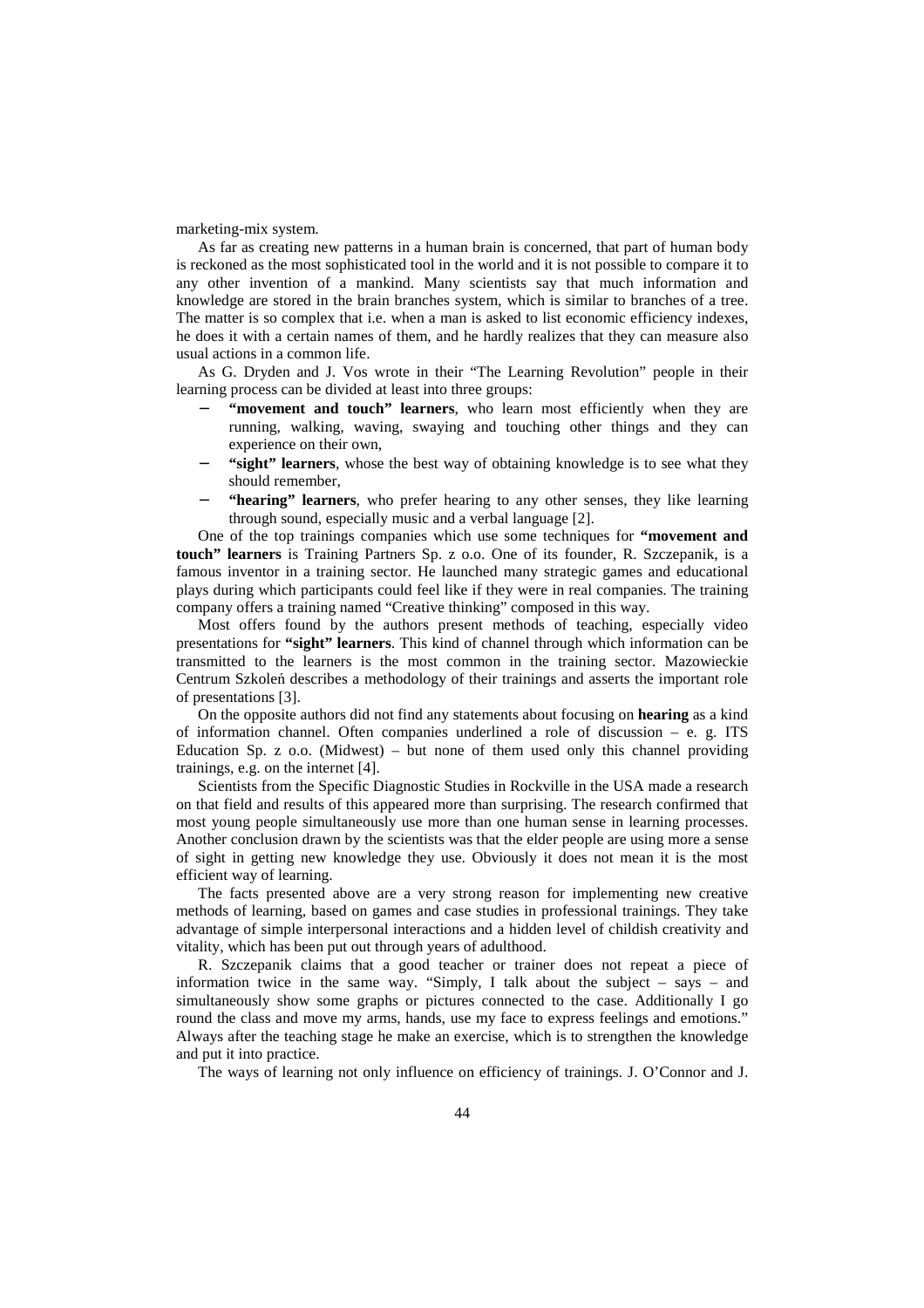Seymour, trainers using neurolinguistic methods, reckon that there are four factors that every trainer should take into consideration:

- − **a size of a group**,
- − **a level of simplicity of a training**,
- − **group dynamics**,
- − **a sex of members of a group** [5].

**The size of a group** is very important when projecting a training session. Many companies in their offers precisely declare how many participants can attend the session. The best training company of the survey – House of Skills – offers a course named "The art of innovative action" which is dedicated for managers and subordinates "who strongly use in their work innovative thinking". As far as the offer is concerned the number of participants is required from 8 to 15 people. This condition derives from ways of training which are personal case studies and a team work [6].

Sometimes a training company gives a description of **level of simplicity** that training candidates can expect. This factor is used also to make a first-step selection in order to let participants choose an appropriate level of training. The example is a session named "Innovative approach to sale" organized by Vademecum Konferencje i Szkolenia Sp. z o.o. A program of the session was presented in details and authors found it difficult to understand by people who are not sale representatives [7].

There is a two-day training titled "Creative thinking techniques" offered by Megalit Instytut Szkoleń. This is an example of a session in which **group dynamics** is essential. As it is written in the agenda trainees will take part in team work for solving problems, creating new ideas, looking for association of words. All activities is strongly focused on team work and techniques of increasing a group's work dynamic [8].

Authors of the paper noticed that trainings on innovations are not precisely **women- or men-oriented.** None of the companies expressed it literally but between lines it is possible to distinguish some trainings which mostly men would attend. An interesting example is "Agile Project Management" made by CT Partners SA. This course consists of knowledge about a methodology used in IT and electronics projects. The goal of the training is to change an awareness of managers who are responsible for information technology in a company. Authors can assume considering a presence of women at the Technical Universities that a group in this case would mostly consist of men [9].

To summarize it is important to say that the size of a group strongly determines the training needs, which have to be described at the very beginning of establishing a training aims. It is widely know that a small group is more likely to discuss with a trainer and their members can easily exchange their own experiences. The level of training simplicity also influence aims of relaying new knowledge. If a training session is to relay very general knowledge, some participants may be bored getting information they have already known. On the other hand when it is about difficult, sophisticated aspects of some specific subject, it is a possibility of making participants confused and then more practical exercises can be required.

Another factor is how learners at the same session know each other and whether the training is obligatory or voluntary. If all the participants are the same sex, it is more probable that they may share their hobbies and interests. Diversity on that field can make them less open to others and sometimes reluctant to play roles.

There are a few factors which play a role in a training. One of them is a level of heterogeneous which means whether group is made up of **people with distinct professions**. The heterogeneity of the group makes it difficult to conceptualize, discern or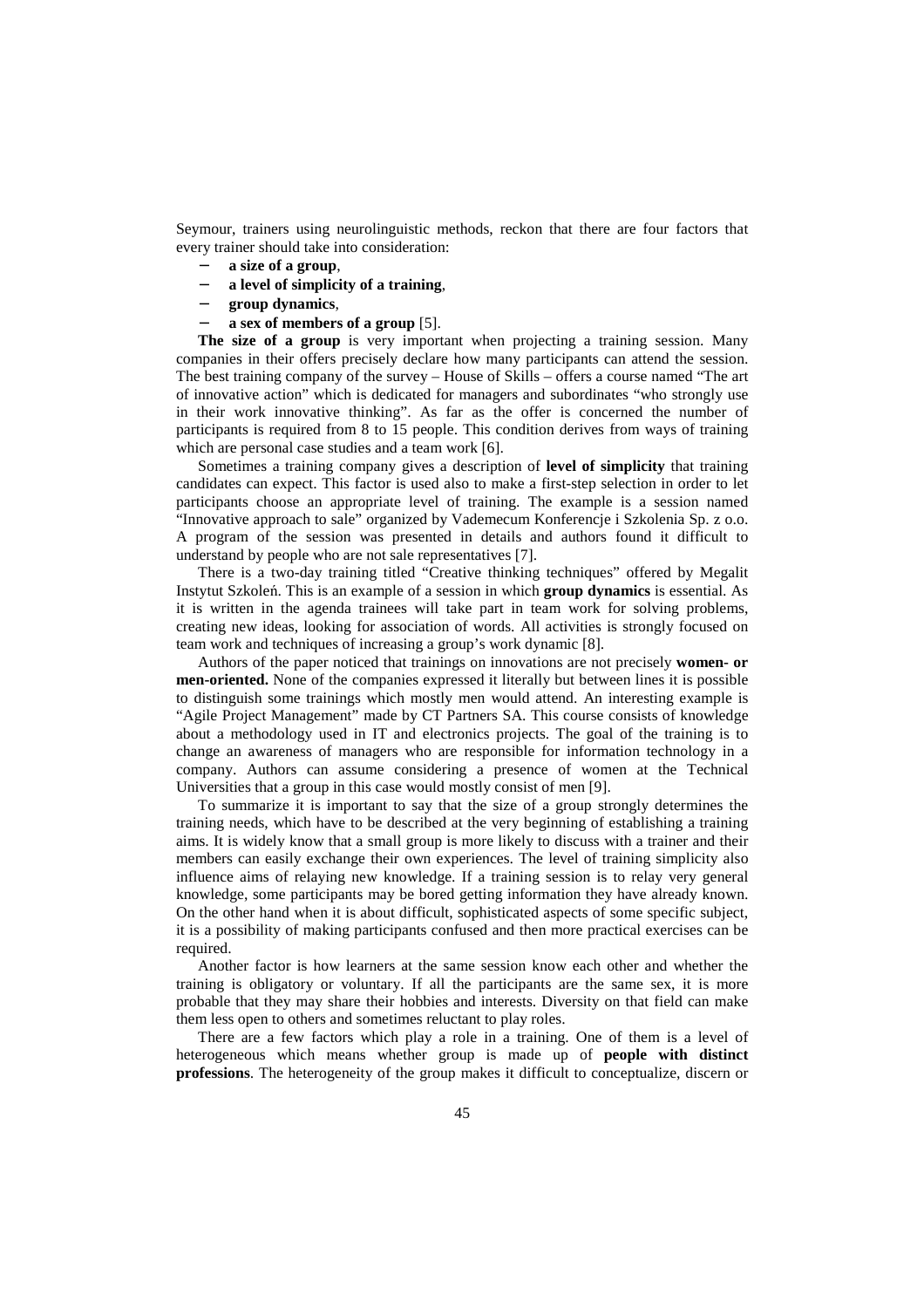allocate responsibilities.

Gdańska Fundacja Kształcenia Menedżerów offers a training called "The Six Sigma Quality Management System" for managers **as a distinct profession of participants**. In the leaflet we can find a description of participants as people who run projects and are focused on developing processes within them. The session is projected on a high level of knowledge so it is worth having a little of experience in management before applying [10].

The mentioned differences are matched with variations of pre-professional education, **personal conceptual theory and practice in both life and work**, **professional experience**, professional level and training, specializations, materials used.

Many trainings on innovations are universal to such extent that their effects are useful **both in life and work**. Authors found a training "Change management" organized by Moderator s.c. They claim that after the session participants will be able to recognize a kind of a change to implement, choose people to help in implementing, convince people to make changes in personal and corporate life, inspire people to invent changes [11].

**Professional experience** is taken into consideration in many programs of trainings on innovations. Such an example is a session named "Analysis and concluding using creative thinking" organized by Nowe Motywacje Sp. z o.o. There are three levels of the training which concern professional experience of participants. Beginning managers are invited at the first level. The middle level is projected for managers with several years of experience [12]. The top level is based on such issues as formal logic and a statistic analysis.

Sometimes in the offers there are more strict requirements about a profile of participants than a profession. When the training is focused on difficult aspects of a very narrow activity it is clearly written who should take part in the session. Such a notice can be found in a session on "Modern pay systems in practice" made by Infor Training Sp. z o.o. It is for HR managers or specialists who want **to develop their careers** [13].

#### **3. Training approach**

Expanded and reconceptualised definition shows that a training should contain all learning activities relevant to the operation of an enterprise. What more learning activities includes formal and informal training, development, and education, can be provided internally or externally [14].

There are many theories concerning trainings. Authors who write about trainings often chose those that are considered as useful, novel and core among others. R. Swanson made efforts to conceptualise HRD (Human Resource Development). Theories that are important to mention here are: the human capital theory (HCT), neo human capital theories competitive and HR strategy and adoption of high performance work practices. They are explaining reasons form firms' investment in training [15].

The human capital theory posits **the link between an increase in units of training and education and organizational productivity**. The human capital theory argues that firms will invest more in firm-specific trainings than general skill trainings, as the latter is of equal value to other employers [16].

An example of this assumption when organizing training is a session "The Blue Ocean Strategy as a method of strategic work" offered by House of Skills. The aim of the training is to give managers and entrepreneurs abilities to increase competitive advantage of their companies on new markets. There is a strong impact on **a link between effects of a training session and success of participants' companies** [6].

Neo-human theories have two conceptual divisions. The first deals with the mediating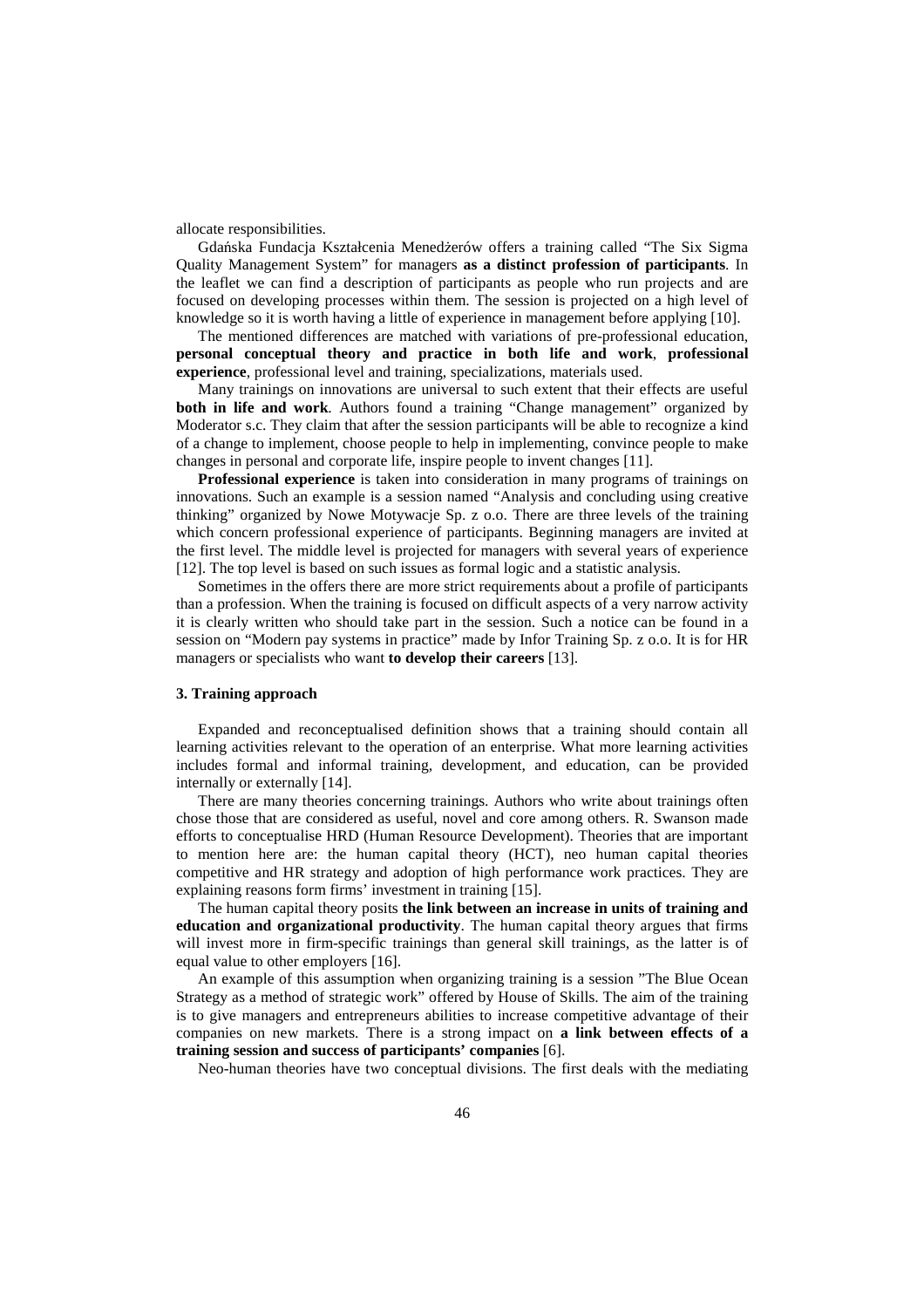role technological innovation plays between education and training, and productivity [17]. Authors of this theory argue that highly trained and **educated employees are more likely to adopt technological change** than less educated and skilled employees. Consequently, new technology adoption should improve productivity.

Appropriate example of such a training approach can be found in the offer of Vademecum Sp. z o.o. There is a training on using modern tools in HR management which is called "Modern tool in HR". Authors must admit that tools presented on Vademecum's website are admirable. They are really innovative and **create a technological change** in personnel relations in a company. A participant can learn how to operate programs for setting goals, spreading tasks, looking for talented people among a staff, controlling organizational culture [7].

The second stream of neo-human capital theory challenges the orthodox views of HCT. G. Becker's HCT is based in part on the premise that, in a competitive labour market, the wage rate equals the marginal product of labour. Two implications of this premise are that:

- a worker receives all returns form general training; and
- firms will not pay the cost of general training [18].

Learning is predicated upon change in skills, knowledge and understandings for individuals and groups and is continued throughout a working life. **Changes in knowledge, skills or attitude are demonstrated by behavior**.

The example of such an attitude to trainings is practised in SYNTEZA Company. It organizes a large training project called The Management Academy. One part of it we focused during the research is on the "Problem solving and innovative acting". The program is prepared in details and additionally its aim is to **change behaviors through new knowledge, skills and attitude**. On one hand there are very well-known techniques as a brain storm, but on the other hand a participant will learn about KAIZEN philosophy [19].

R. Trennery describes research conducted across five industries. The research concerned training practices used in the industry. Trainers that participated in the project said that:

- **learning is enhancement of skills and knowledge**, developing existing skills, competence and knowledge to address current work context,
- **learning can be achieved in a collaborative way**, learning is the ability to listen, observe and react [20].

The example of such a training is a session called "Creativity" which is able to be bought in the "kupszkolenie.pl" internet store. This store is run by Lauren Peso Polska SA. A content of the training is based on **enhancing skills and knowledge** which a participant has from other sources such as a secondary school or an university. The program consists of methods for generating ideas, amplifying lateral thinking, solving problems in an uncommon way. The training company convinces that the session helps participant to find more original way [21].

How to learn through **collaboration and cooperation** can be found in an offer of GB Resources Polska Sp. z o.o. Managers can attend a course called "Modern techniques of communication and influence" where most of the time they will spend working in teams. This is not only important to learn how to communicate but also to feel a power which derives from collaborative learning comparing to learning alone [22].

What more other conditions are as follows:

- learning is an interactive process,
- people learn by what has happened to them, things they have heard, whether they want to or not [20].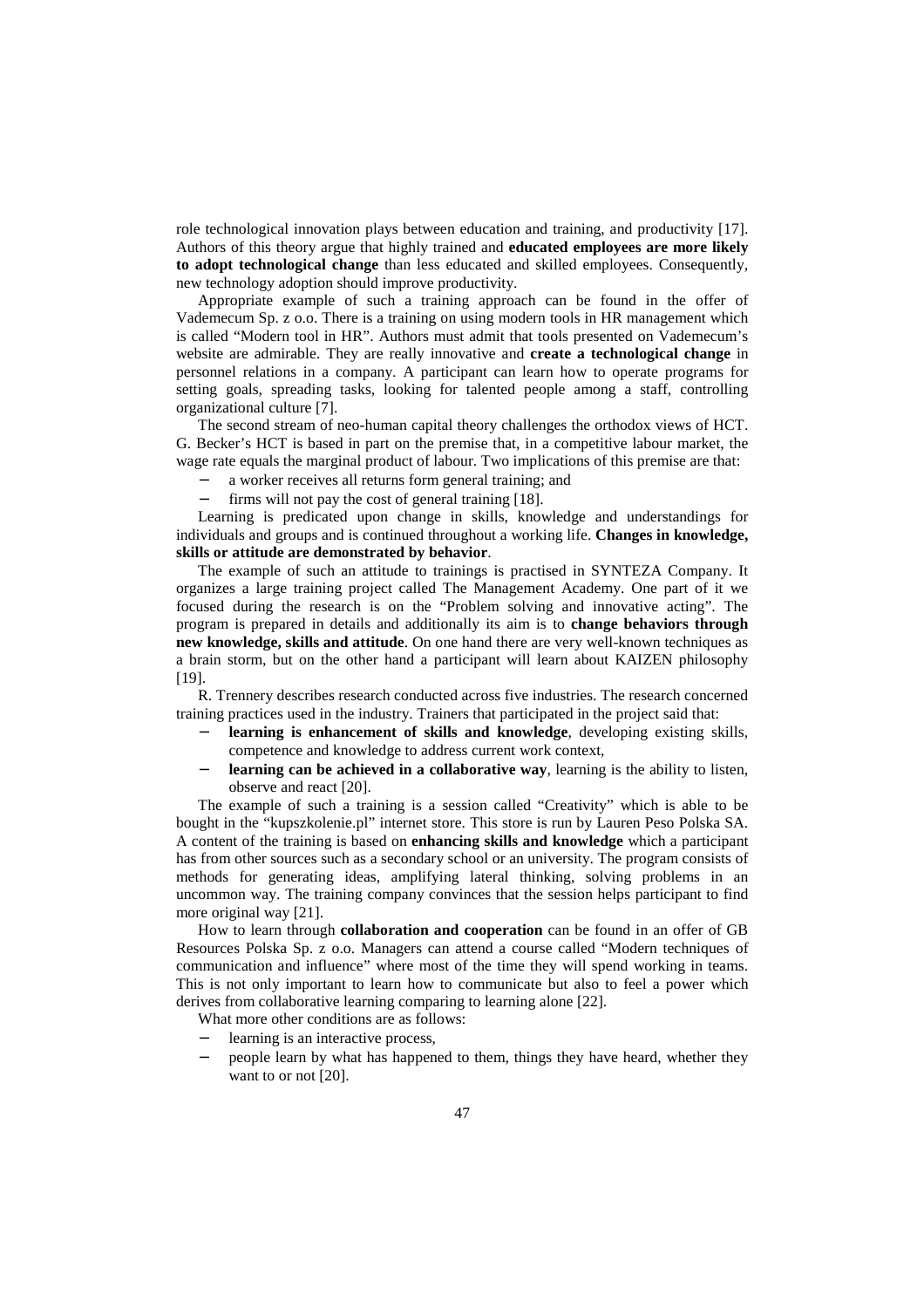In order to start the learning process, following the teaching process, it is important to use the special techniques, called 3A. The technique 3A is based on three rules:

- awareness.
- − abilities,
- − action.

This technique is aimed at a gradual way of obtaining and improving knowledge. In the first phase, which has to be initiated by a trainer doing the training session, the opportunity to get new useful tools has to be shown to the learners. Afterwards there is a time to relay certain knowledge and procedures to do new tasks. In the last phase of the 3A technique a trainer should convince apprentices to put into practice their new knowledge by practical exercises. They should be strongly connected with jobs and professional tasks, indicating the relevance of the training.

J. O'Connor and J. Seymour in their book "Training with NLP. Skills for Managers Trainers and Communicators" claim that a learning process influences both human values and beliefs, and in the end it can create emotions indispensable to an efficient way of obtaining new knowledge. As far as learning is concerned R. Dilts reckons that this process is used to be carried out on many different levels.

The first one is an environment, which gives to a learner **general knowledge** about his surrounding and people who he goes along with.

In some cases trainings are focused on **general knowledge** from some discipline. It is said that trainings should be practical, but this is not the rule to all trainings. When participants likely know quite little about the discipline a session must focus on general rules, patterns and definitions. Authors found these issues in the "Creative thinking and decision making" offered by Exbis Experci Biznesmenom Sp. J.

The second level is a behaviour, which is said to be an action in the real world. The third means **skills and flairs**. Many trainings sessions are overloaded with techniques and practical exercises comparing to a length in time and amount of theory. An example in this kind is a session on "Training of creativity" offered by Profirma Sp. z o.o. From the first sight it looks useful and as if it is a toolbox for a manager. Authors assumed that it is not possible to teach people described techniques of increasing creativity in 2 days. The focus on **skills and flairs** is worth attending the session but there is a lack of theory indispensible to understand the processes in creativity.

The fourth level of learning includes forming **beliefs and values**. "Creative business problem solving" by Ernst&Young can be an example of a training which concern this level of engagement.

The fifth level is creating the identity of learners, which takes an effect as **a definition of a life mission**. A few trainings found was connected with a life mission. Such a training is organized by House of Skills and it is for managers who want to inspire others to do better and to look for inventions. What more even its name shows the content: "The art of innovative action".

The last but not least, most profound level of learning, is when a learner can base his thinking on **spiritual values and merits**. Some topics reach also this high level of inspiration. An example is "KAIZEN Management System" offered by Profes Centrum Kształcenia i Doradztwa Sp. j. This training is based on the Japanese philosophy of optimization in companies and it requires also **spiritual engagement** in order to obtain high results [5].

It is worth mentioning that most of courses, trainings and school education are focused mainly on the first, environmental level. Rarely it reaches the second and the third one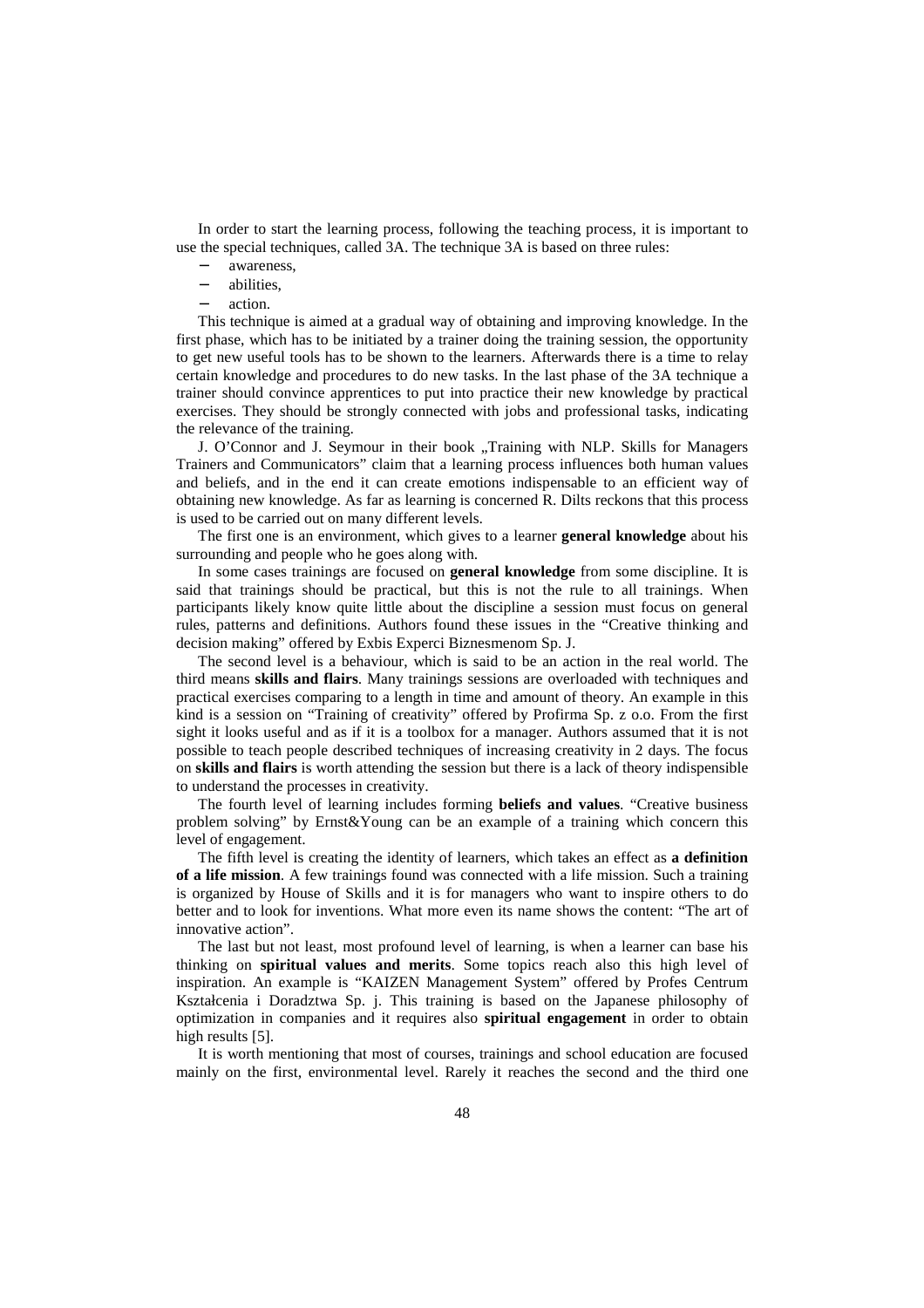making an influence on behaviors, abilities and skills. Very often only the first level is understood as an education process and the others are left to learners. Additionally as employees and managers are concerned during the school education they obtained three main barriers against effective learning:

- − critical and logical ("at school I always felt bored and confused, so for sure nothing has changed"),
- predicting and emotional ("I'm sure I again will not know what it is about"),
- − critical and social ("hardly anyone is an omnibus, so I will not be different from others").
- In the literature there is a great impact on understanding needs of learners, particularly educational needs of employees and managers of firms. If a trainer manages to get inside the world of participants of a training, the barriers can be easily removed.

R. D. Stone gives some advice to anyone involved in providing training (training directors, project managers, training designers and others). He described his copyrighted process, Performance Alignment Linkage (PAL) and emphasized the importance of always talking in terms of performance and results, not learning. The process itself consists of 11 steps:

- Determine the assessment strategy
- − Conduct detailed assessment and identify alternative solutions
- − Administer situational risk assessment and analysis
- Propose a solution and negotiate a performance contract
- Get a Go-No Go solution decision
- Finalize delivery design and strategy
- − Develop/acquire performance components
- Implement preengagement activity
- Deliver performance solution and assess learning an initial reaction
- − Trigger transfer strategy
- − Rapid verification of results and follow-up steps [23].

A.Sparks, H.Ingram and S.Phillips present an innovative way to train adult apprentices for the construction industry (the AEAAS program – Advanced Entry Adult Apprenticeship Scheme). The program supplemented the traditional four-staged (four-year) apprenticeship program practiced in the enterprises with a dynamic two-staged pathway to trade qualification. Therefore the process of learning was accelerated and could bring evident benefits to employees and apprentices. To sum up benefits offered by the AEAAS training model are for organizations:

- − providing immediate skills to a project site,
- − creating and maintaining a guaranteed element of the skilled workforce,
- − improving the risk mitigation for workplace health and safety,
- affecting bottom-line productivity gains,
- enabling accelerated acquisition of full trade qualifications,
- − capitalizing and encouraging a loyalty factor for existing workers offered the program,
- identifying and positioning a new generation of supervisors,
- supporting the mobility of an essential work force where they are needed [24].

For the apprentices there are some recommendations:

recognized value of existing skills and experiences,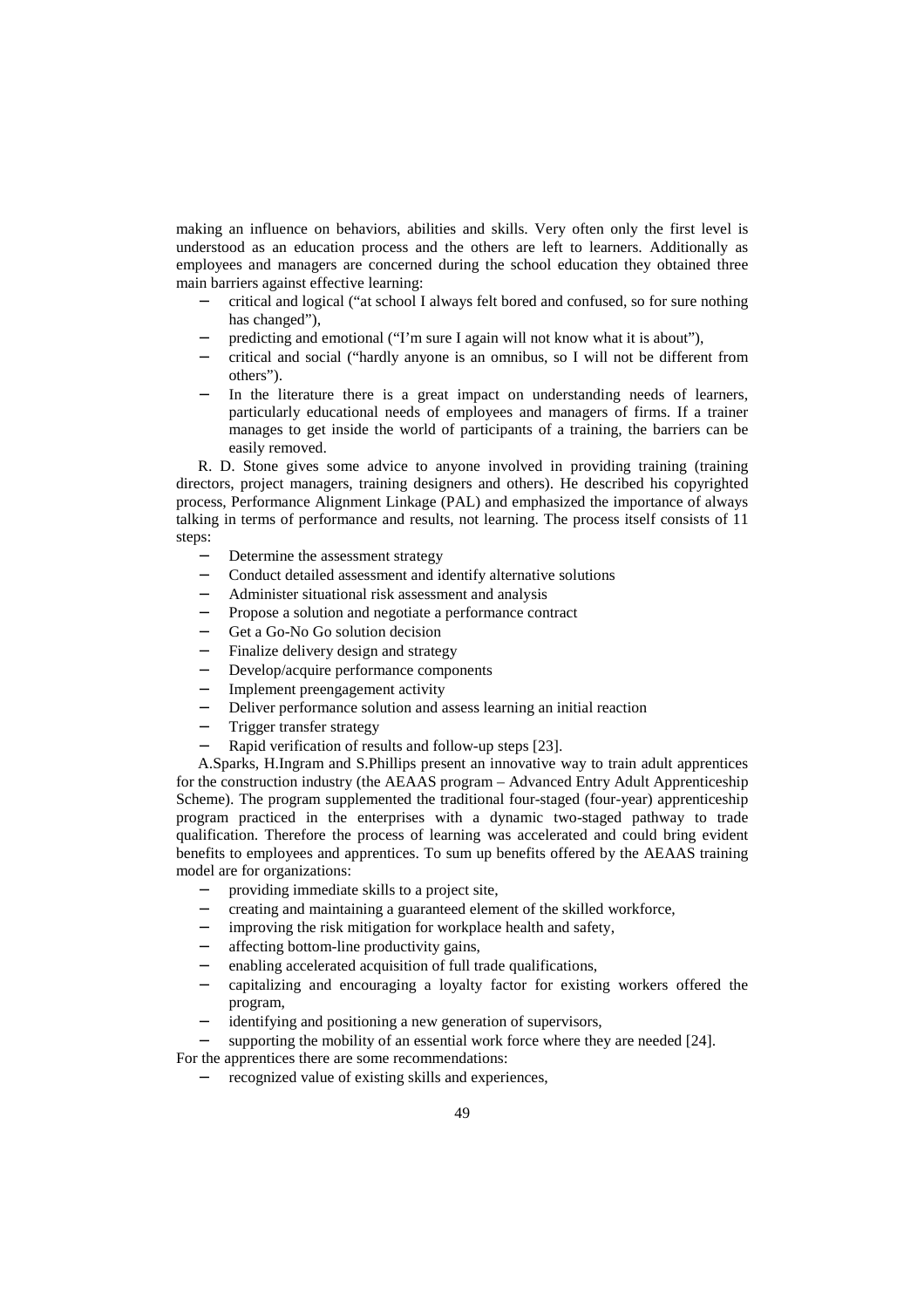- increased self-worth,
- the gaining of formal qualifications quickly,
- accessing to high pay an conditions while completing training,
- secure working career relationships with industry enterprise,
- making possible a career pathway to supervisor roles [24].

## **4. Linking to the part 2**

The next issues which was taken into consideration during the introductory research and conclusions after the research there are in the paper "Diagnosis of management trainings on innovations. Part 2".

## **References**

- 1. www.personelprofit.com.pl/?q=node/310
- 2. G. Dryden, J. Vos: Rewolucja w uczeniu. Moderski i S-ka, Poznań, 2000
- www.mcs.edu.pl
- 4. www.midwest.pl
- 5. J. O'Connor, J. Seymour: NLP Szkolenie menedżerów i trenerów. GWP, Gdańsk, 1999
- 6. www.weknowhow.pl
- 7. www.vade.com.pl
- 8. www.megalit.com.pl
- 9. www.ctpartners.pl
- 10. www.gfkm.pl
- 11. www.moderator.wroc.pl
- 12. www.nm.com.pl
- 13. www.szkolenia.infor.pl
- 14. Hayton G., McIntyre J., Smart R., McDonald R., Noble C., Smith A.: Final report: enterprise training in Australia. Office of Training and Further Education. Melbourne 1996. In: Malik A.: Training drivers, competitive strategy and clients' needs. Case studies of three business process outsourcing organizations. Journal of European Industrial Training. Vol. 33 No. 2, 2009, www.emerald.com, pobrano: 20.12.2011.
- 15. Swanson R.: Theory framework for applied disciplines: boundaries, contributing, core, useful, novel, and irrelevant components. Human Resource Development Review, Vol. 6 No. 3, pp. 321-339. In: Malik A.: Training drivers, competitive strategy and clients' needs. Case studies of three business process outsourcing organizations. Journal of European Industrial Training. Vol. 33 No. 2, 2009, www.emerald.com, pobrano: 20.12.2011.
- 16. Becker G.: Human Capital: A theoretical and empirical analysis, Princeton University Press, Princeton, NJ. 1964. In: Malik A.: Training drivers, competitive strategy and clients' needs. Case studies of three business process outsourcing organizations. Journal of European Industrial Training. Vol. 33 No. 2, 2009, www.emerald.com, pobrano: 20.12.2011.
- 17. Acemoglu D., Pischke J.: Why do firms train? Theory and evidence. Quarterly Journal of Economics, Vol. 113, 1998. pp. 79-119; Acemoglu D., Pischke J.: Beyond Becker: training in imperfect markets. The Economic Journal, Vol. 109, 1998. pp. 112-142.; Bartel A. P., Lichtenberg F. R.: The comparative advantage of educated workers in